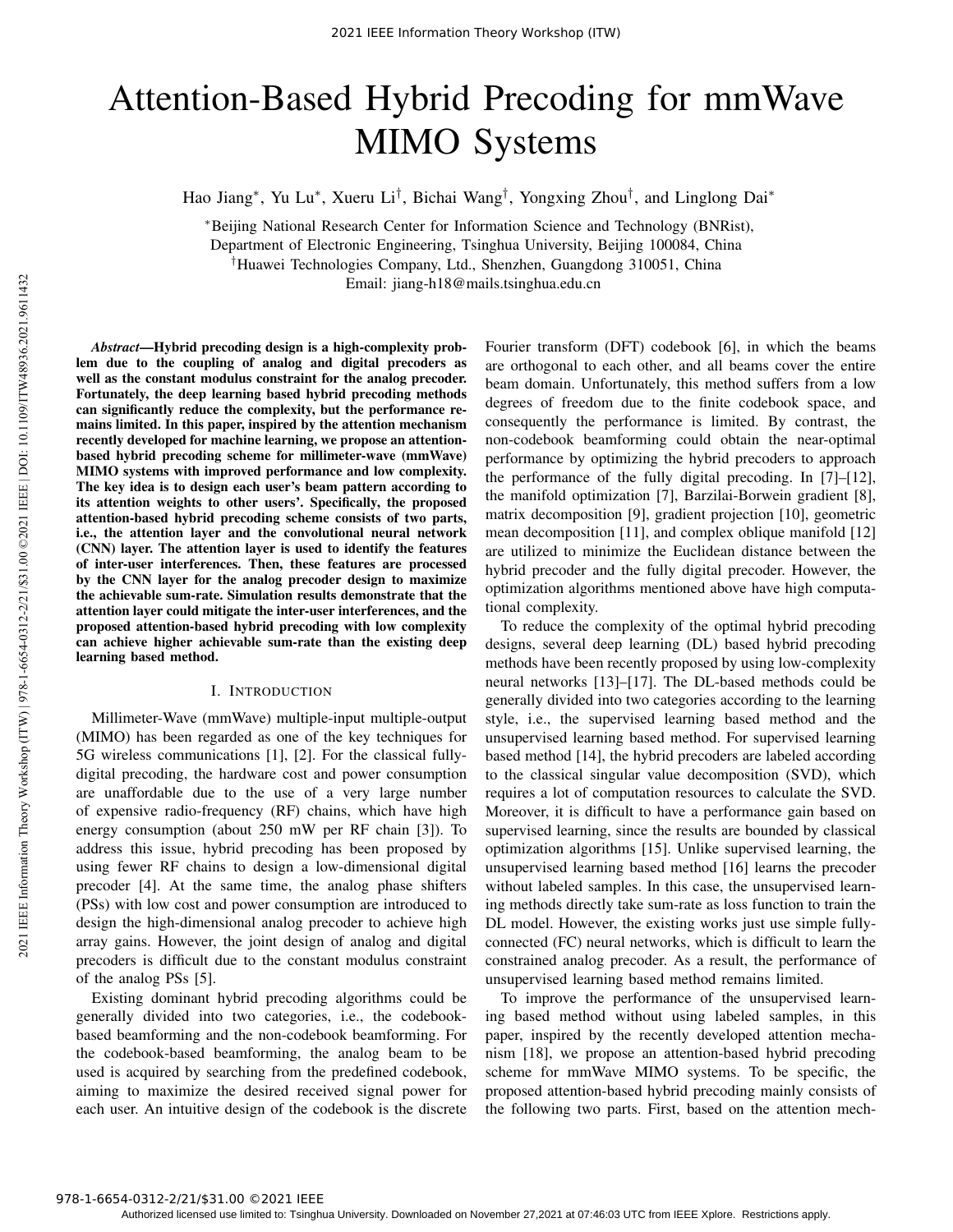

Fig. 1. The architecture of hybrid precoding.

anism, we design the attention layer to identify the features of inter-user interferences. Then, we apply a low-complexity convolutional neural network (CNN) layer to learn the analog precoder according to the features of inter-user interferences. Simulation results show that the proposed low-complexity attention-based hybrid precoding could achieve better sumrate performance than existing unsupervised learning based scheme.

*Notation*: We denote the column vectors and matrices by boldface lower-case and upper-case letters, respectively.  $(\cdot)^T, (\cdot)^H, (\cdot)^{-1}$  denote the transpose, the conjugate transpose, and the inverse of the matrix, respectively.  $X_{i,j}$  denote the element of the matrix **X** in row i and column j.  $\|\cdot\|_2$ denote the absolute value and  $l_2$ -norm, respectively.  $\mathcal{CN}(0, 1)$ is the standard complex Gaussian distribution with mean 0 and variance 1.

#### II. SYSTEM MODEL AND PROBLEM FORMULATION

We consider a downlink hybrid precoding mmWave massive MU-MIMO system, as shown in Fig. 1, in which the base station (BS) are deployed with  $N_t$  antennas and  $N_t^{\text{RF}}$  RF chains to transmit  $N_s$  data streams in parallel. In the practical hybrid precoding system, the number of RF chains is far less than the number of antennas, i.e.,  $N_t^{\text{RF}} < N_t$ . Assuming there are  $K$  single antenna users to be severed by a BS, the downlink system model can be given by

$$
y = \sqrt{\rho} HADs + n,\tag{1}
$$

where  $\rho$  is the transmitted power,  $\mathbf{y} = [y_1, \dots, y_k]^T \in \mathbb{C}^{K \times 1}$ is the received signal vector for  $N_s$  single-antenna users;  $\mathbf{H} = [\mathbf{h}_1, \cdots, \mathbf{h}_k]^T \in \mathbb{C}^{K \times N_t}$  is the channel matrix;  $\mathbf{A} \in \mathbb{C}^{N_t \times N_t^{\text{RF}}}$  and  $\mathbf{D} = [\mathbf{d}_1, \cdots, \mathbf{d}_{N_s}] \in \mathbb{C}^{N_t^{\text{RF}} \times N_s}$  are analog precoder and digital precoder matrices, respectively;  $\mathbf{s} \in \mathbb{C}^{N_s \times 1}$  is the transmitted signal; and  $\mathbf{n} \in \mathbb{C}^{K \times 1}$  is the received zero mean additive white Gaussian noise (AWGN).

At the BS, the  $N<sub>s</sub>$  independent data streams in baseband are processed by the well-designed low-dimensional digital precoder D. Then, the RF chains convert the digital signals into analog signals. Finally, the high-dimensional analog precoder A shapes the transmitted beam to users by a PS network, which has low hardware cost and energy consumption [4], so each element of **A** should satisfy  $|\mathbf{A}_{i,j}|^2 = 1/N_t$ . For the convenience of our discussion, we suppose  $K = N_s = N_t^{\text{RF}}$ , which means that each data stream serves one user.

It is well known that mmWave channel is sparse due to the limited number of scatters in mmWave propagation environment [19]. So, in this paper, we adopt the geometric Saleh-Valenzuela channel model [20] to describe the mmWave channel, which is represented as

$$
\mathbf{h}_k = \sqrt{\frac{N_t}{L}} \sum_{l=1}^{L} \alpha_l \mathbf{f}_t(\phi_l^k), \tag{2}
$$

where  $L$  is the number of the effective signal propagation paths, and we usually have  $L \leq N_t$ ;  $\alpha_l$  is the complex gain of the *l*th path;  $\phi_l^k$  is the angles of departure (AoDs) of the *l*th path and *k*th user; and  $f_t(\phi_i^k)$  is the antenna array steering vector, which depends on the BS array geometry. When we consider the widely used uniform linear arrays (ULAs), we have

$$
\mathbf{f}_t(\phi_t^k) = \frac{1}{\sqrt{N_t}} [1, e^{j\frac{2\pi}{\lambda} d\sin(\phi_t^k)}, \cdots, e^{j(N_t-1)\frac{2\pi}{\lambda} d\sin(\phi_t^k)}]^T, (3)
$$

where  $\lambda$  is the wavelength of the transmitted signal, and d is the antenna spacing.

Then, the received signal-to-interference-plus-noise ratio (SINR) at the kth user can be denoted by

$$
\rho_k = \frac{\rho |\mathbf{h}_k^T \mathbf{A} \mathbf{d}_k|^2}{\sigma^2 + \rho \sum_{j \neq k}^K |\mathbf{h}_k^T \mathbf{A} \mathbf{d}_j|^2},\tag{4}
$$

where  $\sigma^2$  is the variance of the AWGN. In this paper, we aim to maximize the total achievable rate expressed as  $R = \sum_{k=1}^{K} R_k$ , where  $R_k = \log_2(1 + \rho_k)$  is the data rate of the kth user. The optimal digital precoder  $D_{\text{opt}}$  and analog precoder  $A<sub>opt</sub>$  could be found by solving the optimization problem formulated as

$$
\max_{\mathbf{A}_{\text{opt}}, \mathbf{D}_{\text{opt}}} R(\mathbf{H}, \mathbf{A}, \mathbf{D})
$$
  
s.t.  $|\mathbf{A}_{i,j}|^2 = 1/N_t$   

$$
||\mathbf{d}_k||_2^2 = 1/K, \ \forall k = 1, 2, \cdots, K.
$$
 (5)

Unfortunately, it can be seen that (5) is a non-convex optimization problem due to the non-convex objective function and the constant modulus constraints. The optimal solution could be found by the exhaustive search method. However, the extremely high complexity makes exhaustive search impossible in the limited channel coherence time. Instead, the optimization techniques [7]–[10], [12] can be applied to maximize the achievable sum-rate, nevertheless, these techniques still suffer from high complexity.

#### III. ATTENTION-BASED HYBRID PRECODING

In this section, to reduce the complexity of hybrid precoding for MIMO, we propose an attention-based hybrid precoding scheme, which contains the attention layer and CNN layer. First, inspired by the attention mechanism [18], we design the attention layer to identify the features of inter-user interferences. Then, we apply a low-complexity CNN layer to learn the analog precoder according to the learned features of interuser interferences.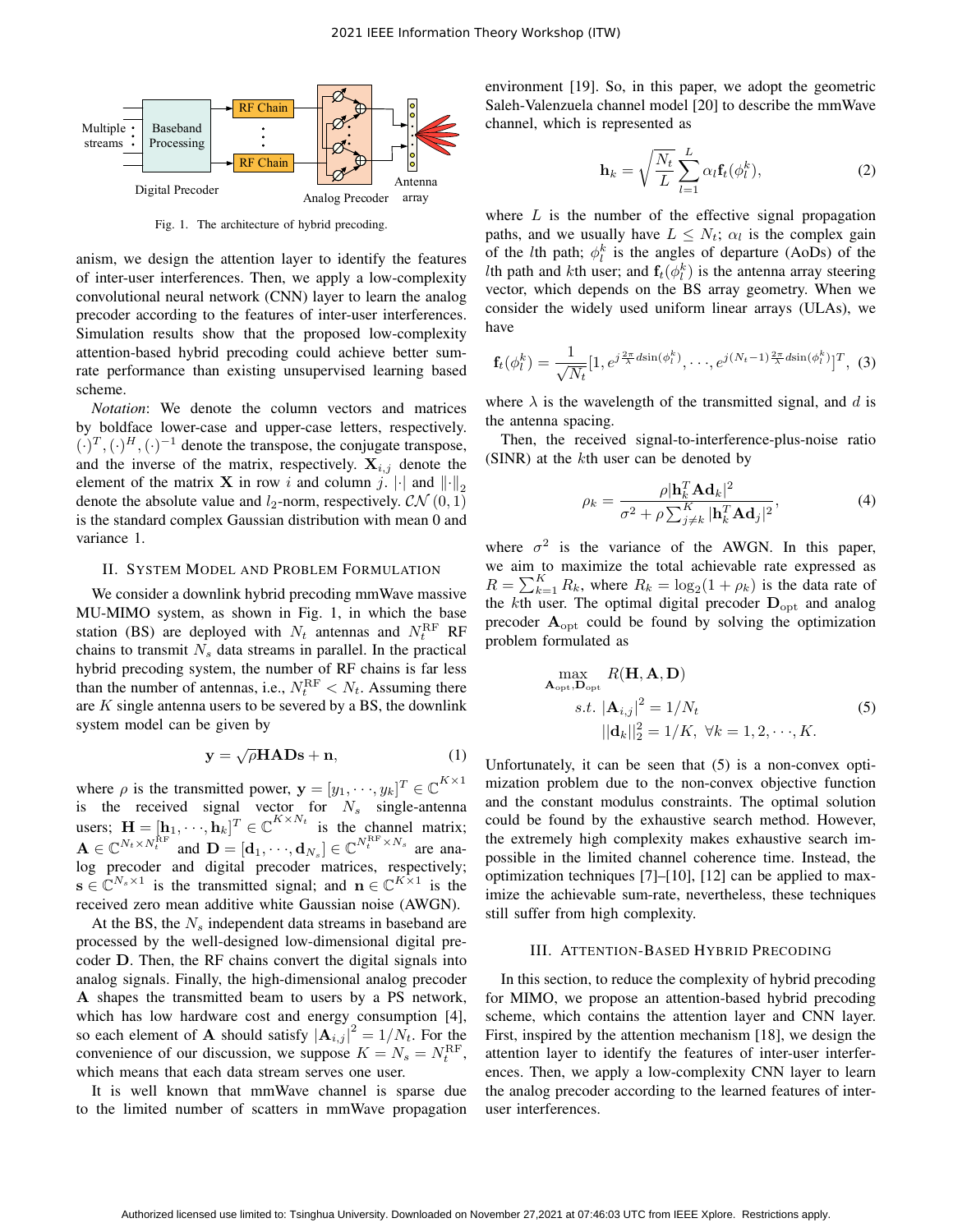# *A. Overview of attention mechanism*

The attention mechanism could be regarded as a resource allocation mechanism [21]. Unlike conventional deep learning techniques, which distribute the same resources for each component of the signal, the attention mechanism distributes more resources to more important components. Intuitively, the attention mechanism can be explained by the human visual mechanism. Specifically, the human visual systems obtain the key areas after scanning the visual field, and then the visual systems pay more attention to the stimuli information from these more important areas, while restraining the information from less important areas. By distributing different resources to different areas, the human visual system is able to greatly reduce the complexity and improves the accuracy of visual signal processing [21].

To realize resource allocation based on importance, the attention mechanism introduces the normalized attention matrix to measure the importance degree between the output and each part of the input. The important parts are given larger weights, and then the normalized attention matrix is multiplied by the input as a mask. Especially, taking advantage of the attention matrix, we can also measure the importance between the different components of the input, which is called the selfattention mechanism. Next, we will introduce the self-attention mechanism, which is mainly considered in this paper.

For the input  $\mathbf{X} \in \mathbb{R}^{n \times m}$ , which has *n* independent components and the embedding dimension of each component is  $m$ , there are several basic matrices that are used to characterize the self-attention mechanism: the query matrix, the key matrix, the value matrix, and attention matrix.

(1) *Query matrix:* Aim to match or query the importance of other components.  $\mathbf{Q} = W^Q(\mathbf{X}) \in \mathbb{R}^{n \times d}$ , where  $W^Q$  denotes the linear transformation of the input  $X$ ,  $d$  denotes the query dimension of the each component.

(2) *Key matrix:* Aim to be matched or queried the importance by other components.  $\mathbf{K} = W^K(\mathbf{X}) \in \mathbb{R}^{n \times d}$ , where  $W^K$  denotes the linear transformation of the input **X**, d denotes the key dimension of the each component.

(3) *Value matrix:* Aim to extract or keep the feature of the input.  $V = W^V(X) \in \mathbb{R}^{n \times m}$ , where  $W^V$  denotes the linear transformation of the input **X**. In addition, the value matrix could be obtained without linear transformation, i.e.,  $V = X$ .

(4) *Attention matrix:* Aim to measure the importance between the different components of the input, which could be denoted by  $\text{Softmax}(\frac{\mathbf{\tilde{Q}K}}{\sqrt{d}}) \in \mathbb{R}^{n \times n}$ , where the Softmax normalization is adopted to make each row add up to 1. The element in row  $i$  and column  $j$  denotes the attention weight of component  $i$  to component  $j$ .

Then, we get the weighted output of the attention mechanism, which could be represented as the product of normalized attention matrix and value matrix as follows:

$$
Attention(\mathbf{Q}, \mathbf{K}, \mathbf{V}) = Softmax(\frac{\mathbf{Q}\mathbf{K}^T}{\sqrt{d}})\mathbf{V},
$$
 (6)

where the attention matrix is adjusted by  $\sqrt{d}$ , since the variance of the product of  $\mathbf{Q}$  and  $\mathbf{K}^T$  increases as d increases.



Fig. 2. The structure of the proposed attention-based hybrid precoding scheme.

It is useful to balance the increased variance by dividing  $\sqrt{d}$  [18].

## *B. Attention layer*

In this subsection, we present the proposed attention-based scheme for hybrid precoding in mmWave massive MU-MIMO system, utilizing the attention mechanism to process multi-user raw channel state information (CSI) and identify the interferences between users. The CSI could also be obtained by the DL-based channel estimation method [22]. The structure of the attention-based neural network model is shown in Fig. 2, which is comprised of the attention layer and CNN layer.

First of all, the input channel **H** is processed by the attention layer. In the attention layer, we firstly transform the complex value input  $\mathbf{H} \in \mathbb{C}^{K \times N_t}$  into real value  $\mathbf{H}^r \in \mathbb{R}^{K \times 2N_t}$  by moving the imaginary part to the embedding dimension. Next, according to the introduction of the attention mechanism in subsection III-A, there are three independent linear transformations  $W^Q(\mathbf{H}^r)$ ,  $W^K(\mathbf{H}^r)$ , and  $W^V(\mathbf{H}^r)$  to simultaneously calculate the corresponding query matrix **Q**, key matrix **K**, and value matrix **V**, respectively. In general, the linear transformation could be implemented by a linear FC network without an activation function. Then, the attention matrix Softmax $(\frac{\mathbf{Q}\mathbf{K}^T}{\sqrt{d}}) \in \mathbb{R}^{K \times K}$  is calculated, which denotes the level of attention among users. At last, by adding residual connection and layer normalization, we can get the output of the attention layer, which could be represented as follows:

$$
\mathbf{H}_{\text{Att}}^r = \text{Layernorm}(\text{Attention}(\mathbf{Q}, \mathbf{K}, \mathbf{V}) + \mathbf{H}^r), \quad (7)
$$

where Layernorm(**X**) =  $\frac{\mathbf{X}_{i,j}-\mu_i}{\sqrt{\sigma_i^2+\epsilon}}$ , and  $\mu_i$  and  $\sigma_i^2$  denote the expectation and variance of the ith row of **X**, respectively. The normalization operation in this layer is used to speed up the training by normalizing the data into the standard normal distribution. To avoid the denominator to be zero, a small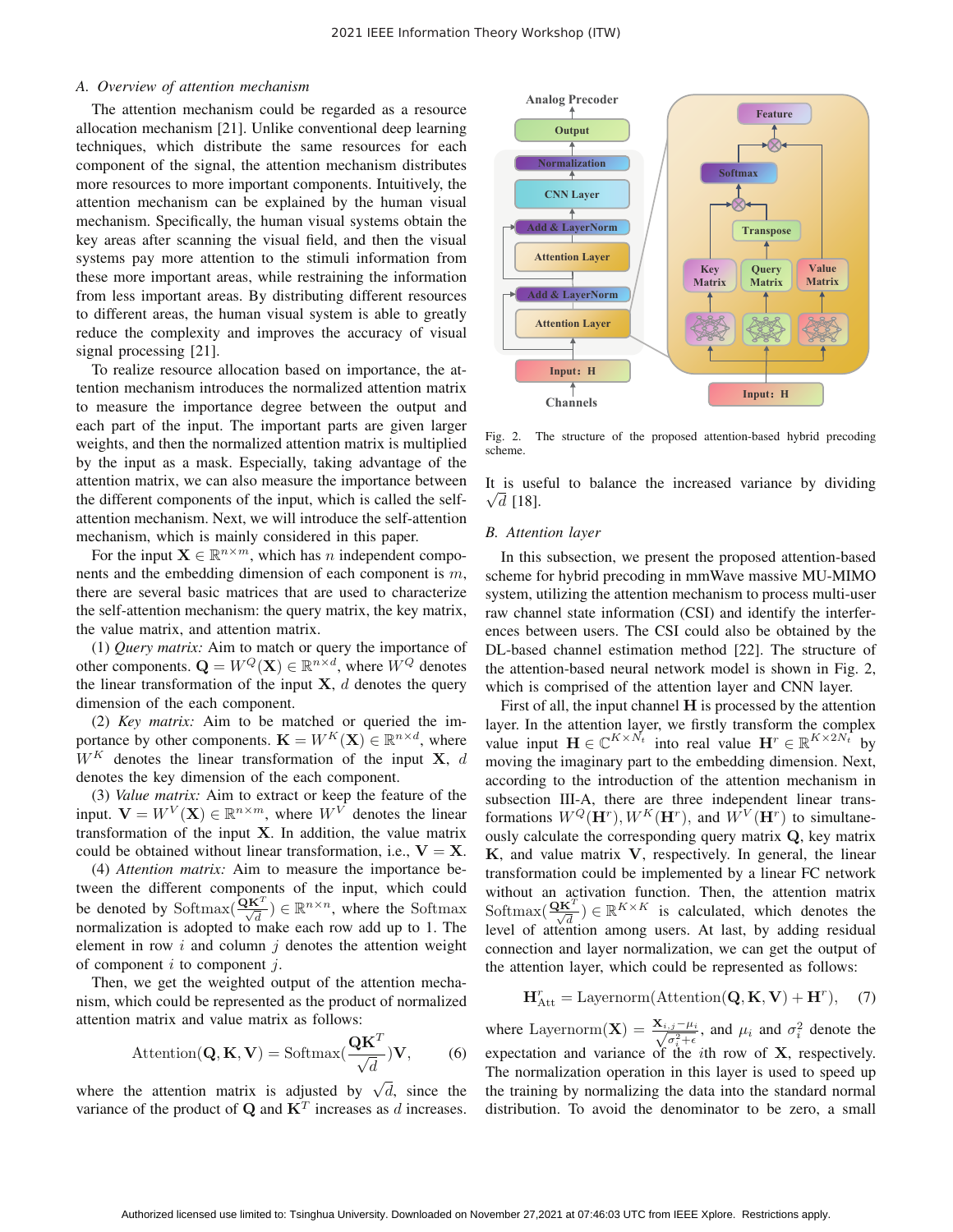

Fig. 3. The structure of the CNN layer.

quantity  $\epsilon$  is added in the denominator. Note that we can cascade multiple attention layers to improve the accuracy of the self-attention algorithm.

## *C. CNN layer*

Further, we apply the low complexity CNN layer as shown in Fig. 3 to learn the analog precoder matrix according to the features of inter-user interferences. In the CNN layer, we firstly reshape the input of the CNN layer  $\mathbf{H}_{\text{Att}}^r \in \mathbb{R}^{K \times 2N_t}$ to  $\overline{\mathbb{R}}^{2 \times K \times N_t}$ , which could be considered to have real and imaginary two-channels. Next, the channel number of the reshaped input is extended to  $F \gg 2$ , to extract more features. Then, we divide the F-channels features into two streams, and we apply convolution kernels in different sizes to extract features at different scales for two streams. At last, the features at different scales are integrated into real and imaginary two-channels matrix  $\widetilde{\mathbf{A}} \in \mathbb{R}^{2 \times K \times N_t}$ , which is waiting to be normalized.

Finally, to satisfy the constant modulus constraint of the analog precoder, the real and imaginary two-channel **A** should be normalized in channel dimension as follow:

$$
\mathbf{A}_{j,i} = \frac{1}{\sqrt{N_t}} \frac{\widetilde{\mathbf{A}}_{1,i,j} + j\widetilde{\mathbf{A}}_{2,i,j}}{\sqrt{\widetilde{\mathbf{A}}_{1,i,j}^2 + \widetilde{\mathbf{A}}_{2,i,j}^2}},
$$
(8)

where  $\mathbf{A} \in \mathbb{C}^{N_t \times K}$  is the complex value analog precoder. Then, the digital precoder is designed by the classical zeroforcing (ZF) algorithm [23] according to the effective channel  $H_{eq}$  = **HA**. That is to say, the digital precoder matrix  $\mathbf{D} = [\mathbf{d}_1, \cdots, \mathbf{d}_K]$  could ve computed as:

$$
\widetilde{\mathbf{D}} = [\widetilde{\mathbf{d}}_1, \cdots, \widetilde{\mathbf{d}}_K] = \mathbf{H}_{eq}^H (\mathbf{H}_{eq} \mathbf{H}_{eq}^H)^{-1},
$$
  
\n
$$
\mathbf{d}_k = \frac{1}{\sqrt{K}} \frac{\widetilde{\mathbf{d}}_k}{||\widetilde{\mathbf{d}}_k||_2}, \ k = 1, \cdots, K.
$$
\n(9)

Note that in this paper we distribute the same power to different users, and the power distribution problem could be considered in future research.

#### *D. Unsupervised learning*

To realize the training weights of the attention layer and CNN layer, we utilize unsupervised learning to maximize the achievable sum-rate in (5). Unlike supervised learning which needs lots of data annotation based on conventional algorithms, unsupervised learning could automatically learn to minimize the loss function without guiding by conventional algorithms. Moreover, the performance of supervised learning method will be bounded by the performance of conventional algorithms, so it is difficult to have a performance improvement based on supervised learning.

We define the negative number of the objective function in (5) as the loss function, which could be represented as

loss
$$
(W^Q, W^K, W^V, W^{CNN}, \mathcal{H}) = -\frac{1}{B} \sum_{i=1}^B R(\mathbf{H}^{(i)}, \mathbf{A}^{(i)}, \mathbf{D}^{(i)}),
$$
  
(10)

where  $\mathcal{H} = {\{\mathbf{H}^{(1)}, \dots, \mathbf{H}^{(B)}\}}$  is the channel set, and the B is the batch size (the number of training samples to estimate the loss function). By using the back propagation (BP) algorithm [24] to train the weights in the attention layer and CNN layer, the minimum loss function, i.e., the maximum achievable sum-rate, could be ultimately acquired.

TABLE I COMPLEXITY COMPARISON WITH OTHER HYBRID PRECODING ALGORITHMS.

| Scheme                   | Complexity                                           |
|--------------------------|------------------------------------------------------|
| Proposed attention-based | $\mathcal{O}(KN_t)$                                  |
| MO-AltMin [7]            | $\mathcal{O}(N_t^{\text{RF}} K^2 N_t^3)$             |
| GP-AltMin [10]           | $\mathcal{O}(N_t^{\text{RF}} K^2 N_t^3)$             |
| Fast optimization [12]   | $\mathcal{O}(N_t^{\text{RF}}(N_t^{\text{RF}}+K)N_t)$ |
| CE-based [17]            | $\mathcal{O}(I_{\text{iter}}K^2N_t)$                 |
| Two-stage $[25]$         | $\mathcal{O}(KN_t)$                                  |

Table I shows the computation complexity of the attentionbased hybrid precoding and other conventional algorithms. We observe that the complexity of the attention-based hybrid precoding increase linearly, while the complexity of conventional algorithms is proportional to the power of the number of users and antennas, which shows the complexity advantage of the proposed attention-based hybrid precoding scheme.

## IV. SIMULATION RESULTS

In this section, we provide simulation results to evaluate the performance of the proposed attention-based hybrid precoding for mmWave massive MU-MIMO systems. The simulation parameters are described as follows. We consider the mmWave massive MU-MIMO system with hybrid precoding, where  $N_t = 64$ ,  $K = N_t^{\text{RF}} = N_s = 16$ ,  $d = \lambda/2$ . The channel is generated according to the channel model [20] described in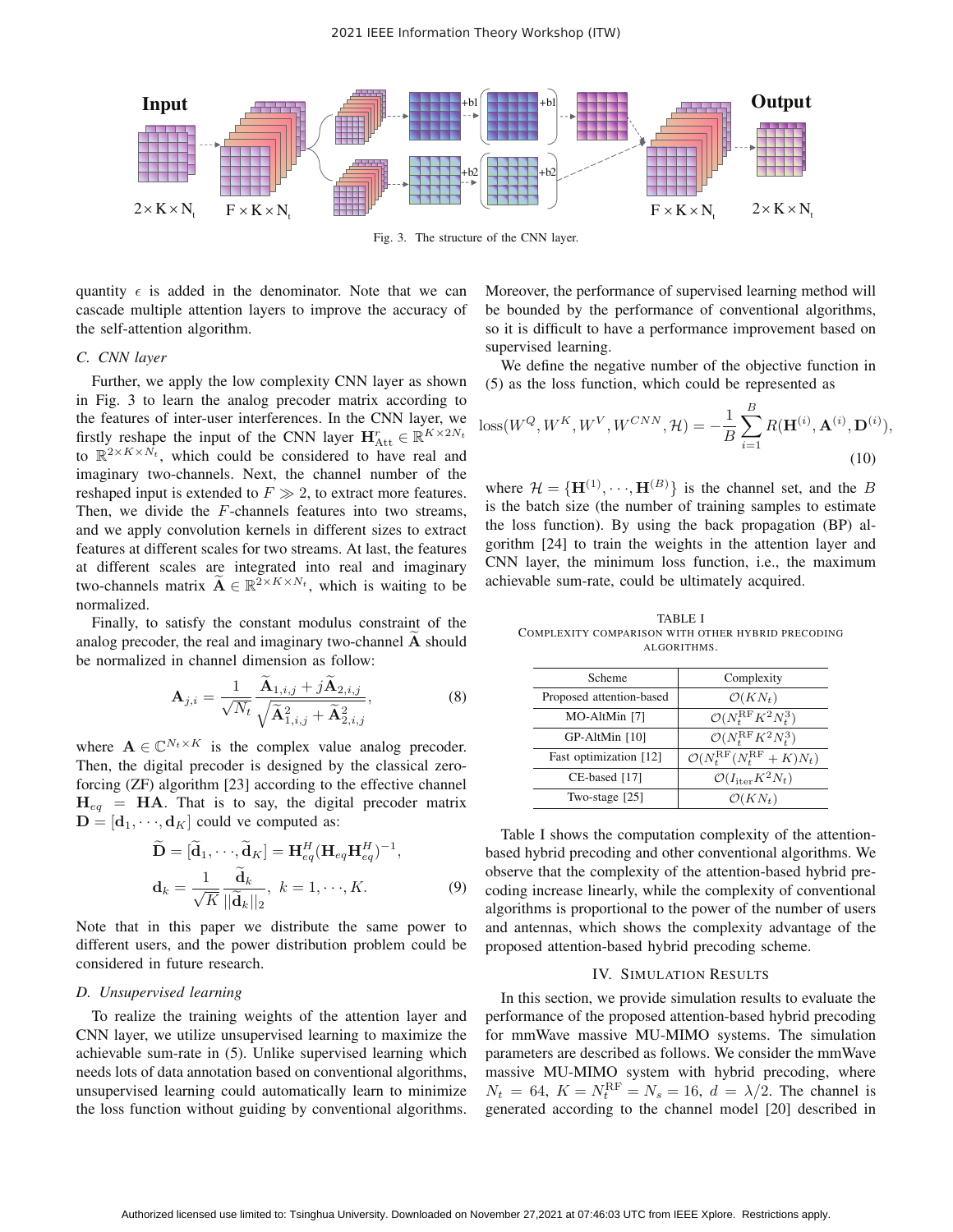

Fig. 4. Achievable rate comparison against the SNR when  $K = 16$ .



Fig. 5. (a) beam pattern realized by unsupervised learning based algorithm [16]; (b) enlarged version of Fig. 5 (a); (c) beam patterm realized by attention-based algorithm with one attention layer; (d) enlarged version of Fig. 5 (c).

Section II, in which the AoDs are assumed to follow the uniform distribution  $\mathcal{U}[-\pi/2, \pi/2]$ . The number of channel path  $L = 3$ , and the complex path gain  $\alpha_l$  is assumed to be Gaussian, i.e.,  $\alpha_l \sim \mathcal{CN}(0, 1)$ . The signal-to-noise ratio (SNR) is defined as  $SNR = \rho/\sigma^2$ .

Fig. 4 compares the achievable sum-rate against SNR of the proposed attention-based hybrid precoding scheme with that of unsupervised learning based hybrid precoding [16], conventional two-stage hybrid precoding algorithm [25], MO-AltMin optimization based hybrid precoding method [7], and fully digital precoding [23]. We can observe that the proposed attention-based hybrid precoding scheme outperforms the unsupervised learning based hybrid precoding, and it has a higher achievable sum rate with cascading more attention layers. Meanwhile, Fig. 4 also verifies the attention-based hybrid precoding scheme could achieve about 20% improvement in sum-rate compared with the classical two-stage algorithm [25].

To explain the performance improvement of the attention-

based hybrid precoding, we show the beam pattern and array gain of the proposed attention-based hybrid precoding and unsupervised learning based hybrid precoding in Fig. 5. In the simulation, we assume  $K = 4$ ,  $L = 1$ , and  $\alpha_1 = 1$  for each user. The AoDs for four users are  $\phi_1^1 = -0.3\pi, \phi_1^2 = -0.28\pi, \phi_1^3 = 0.1\pi$ , and  $\phi_1^4 = 0.2\pi$ , respectively. After the calculation of attention layer, the normalized attention weights of user 2 to other user are [0.02, 0, 0.87, 0.11]. We observe that the attention weight for user 2 to user 3 is significantly larger than user 1, which shows that user 2 pays less attention to user 1 and pays more attention to the user 3. Thereby, the user 2's interference with user 1 could be mitigated by shifting the beam to user 3. From Fig. 5 (b), we can observe that the sidelobe jamming is significant between user 1 and user 2, which causes the reduced achievable sumrate. By contrast, in Fig. 5 (d), user 2's sidelobe is suppressed, weakening the interference with user 1 when we use one attention layer.

### V. CONCLUSIONS

In this paper, we have proposed an attention-based hybrid precoding scheme, to improve the performance of the deep learning based hybrid precoding scheme for the mmWave MIMO systems. Specifically, inspired by the attention mechanism, we designed the attention layer to identify the interferences among users, so that the interference features can be obtained. Then, we designed a CNN layer to learn the analog precoder according to interference features. Furthermore, we applied unsupervised learning to train the weights of the attention layer and the CNN layer to maximize the achievable sum-rate. It is showed that the proposed attention-based hybrid precoding scheme could realize the lower complexity compared with conventional algorithms. Simulation results verified the 20% sum-rate performance improvement of the proposed attention-based hybrid precoding scheme compared with the classical algorithm. For future research of hybrid precoding for mmWave MIMO systems, we will focus on user pairing and scheduling policies based on deep learning techniques.

## ACKNOWLEDGMENT

This work was supported in part by the National Key Research and Development Program of China (Grant No. 2020YFB1805005), in part by the National Natural Science Foundation of China (Grant No. 62031019), and in part by the European Commission through the H2020-MSCA-ITN META WIRELESS Research Project under Grant 956256.

#### **REFERENCES**

- [1] B. Wang, L. Dai, Z. Wang, N. Ge, and S. Zhou, "Spectrum and energyefficient beamspace MIMO-NOMA for millimeter-wave communications using lens antenna array," *IEEE J. Sel. Areas Commun.*, vol. 35, no. 10, pp. 2370–2382, Oct. 2017.
- [2] L. Dai, B. Wang, M. Peng, and S. Chen, "Hybrid precoding-based millimeter-wave massive MIMO-NOMA with simultaneous wireless information and power transfer," *IEEE J. Sel. Areas Commun.*, vol. 37, no. 1, pp. 131–141, Jan. 2019.
- [3] P. V. Amadori and C. Masouros, "Low RF-complexity millimeter-wave beamspace-MIMO systems by beam selection," *IEEE Trans. Commun.*, vol. 63, no. 6, pp. 2212–2223, Jun. 2015.